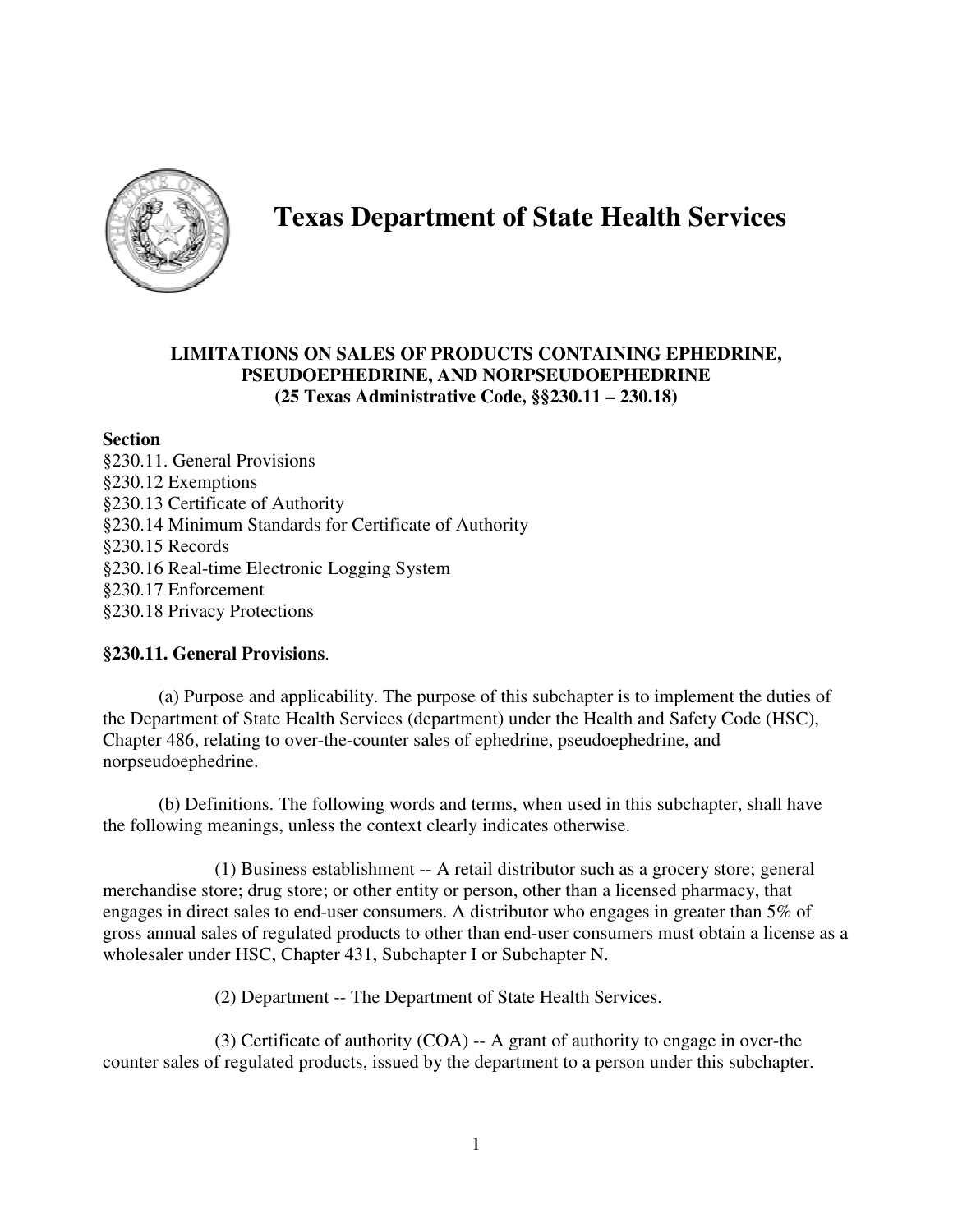(4) Certificate of authority holder (COA holder) -- A person that has been issued a certificate of authority by the department to engage in over-the-counter sales of regulated products.

(5) Pharmacy -- A person holding a current license to operate a pharmacy issued by the Texas State Board of Pharmacy (Board of Pharmacy) under Occupations Code, Chapter 560.

(6) Record of sale -- The paper or electronic documentation prepared and maintained in compliance with §230.15 of this title (relating to Records).

 (7) Regulated products--Any compound, mixture, or preparation containing any detectable amount of ephedrine, pseudoephedrine, or norpseudoephedrine, including its salts, optical isomers, and salts of optical isomers. The term does not include any compound, mixture, or preparation that is in liquid, liquid capsule, or liquid gel capsule form. A list of regulated products, by name and universal product code (commonly referred to as UPC) or stock-keeping unit (commonly referred to as SKU) identifiers, may be obtained from the Department of State Health Services, P.O. Box 149347, Austin, Texas 78714-9347.

 (8) Over-the-counter sale--The sale within any calendar day of no more than 3.6 grams of ephedrine, pseudoephedrine, norpseudoephedrine, or a combination of those substances; and within any 30-day period, no more than nine grams of ephedrine, pseudoephedrine, norpseudoephedrine, or a combination of those substances to an individual.

 (9) "Real-time electronic logging system"--A system intended to be used by law enforcement agencies and pharmacies or other business establishments that:

 (A) is installed, operated, and maintained free of any one-time or recurring charge to the business establishment or to the state;

 (B) is able to communicate in real time with similar systems operated in other states and similar systems containing information submitted by more than one state;

 (C) complies with the security policy of the Criminal Justice Information Services division of the Federal Bureau of Investigation;

 (D) complies with information exchange standards adopted by the National Information Exchange Model;

 (E) uses a mechanism to prevent the completion of a sale of a product containing ephedrine, pseudoephedrine, or norpseudoephedrine that would violate state or federal law regarding the purchase of a product containing those substances; and

 (F) is equipped with an override of the mechanism described in subparagraph (E) of this paragraph that:

(i) may be activated by an employee of a business establishment; and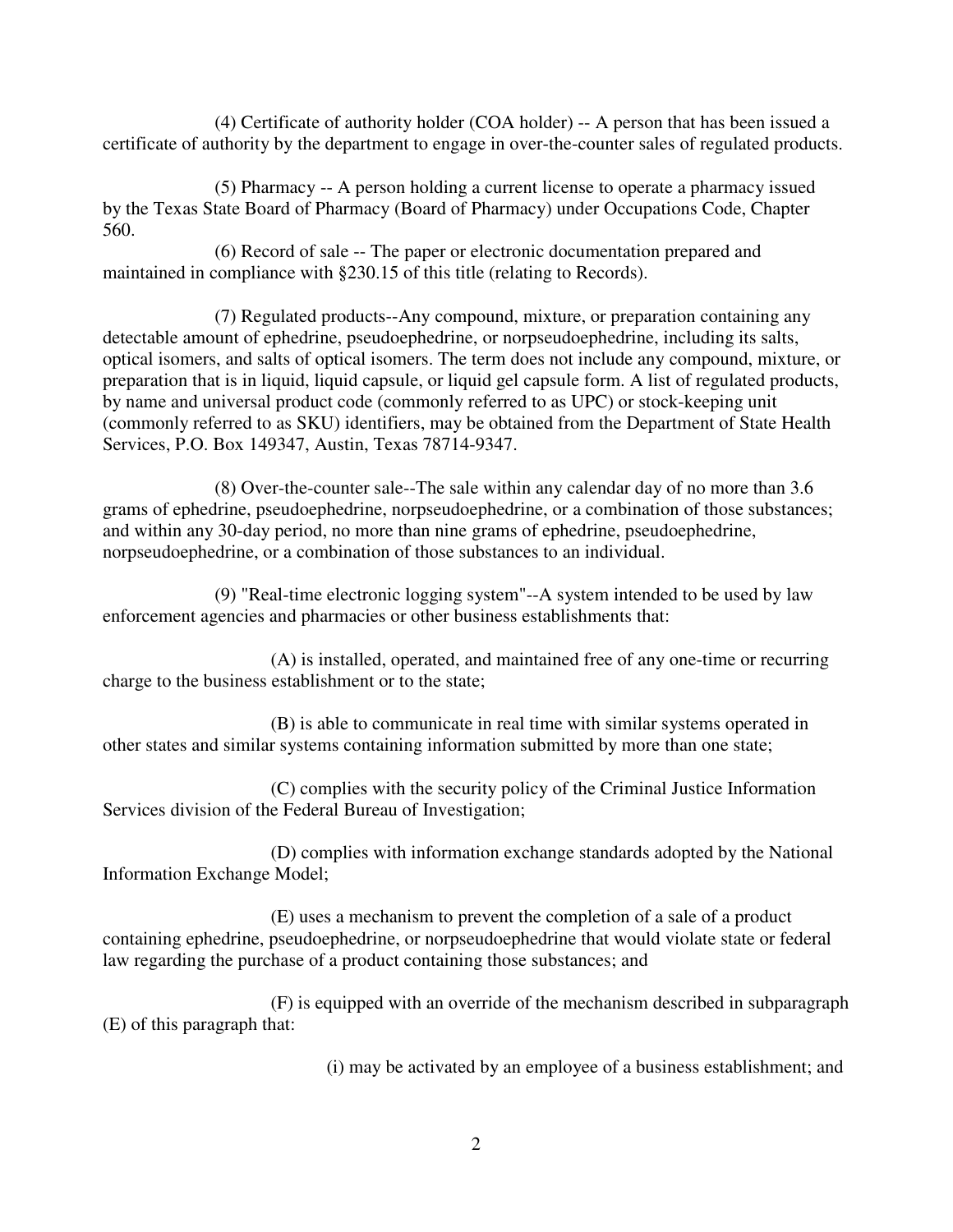(ii) creates a record of each activation of the override.

 (c) Persons who sell or distribute ephedrine, pseudoephedrine, norpseudoephedrine or phenylpropanolamine may be subject to additional federal statutes and regulations adopted thereunder.

**§230.12. Exemptions.** The following persons are exempt from the requirement to obtain a COA from the department before engaging in the sale of regulated products:

(1) a person licensed by the department under HSC, Chapter 431, Subchapters I or N, or who is specifically exempted from licensure under HSC, Chapter 431, Subchapters I or N;

(2) a person licensed as a pharmacist under Occupations Code, Chapter 558, who dispenses or delivers regulated products according to prescription issued by a practitioner for a valid medical purpose and in the course of professional practice; and

(3) a person licensed by the Board of Pharmacy to operate a pharmacy under Occupations Code, Chapter 560. Business establishments operating a licensed pharmacy must follow the requirements of the Texas State Board of Pharmacy and the provisions of HSC, Chapter 486. Those business establishments may not be issued a COA.

## **§230.13. Certificate of Authority.**

(a) General.

(1) Except for persons who are exempt under §230.12 of this title (relating to Exemptions), a person is prohibited from engaging in over-the-counter sales of regulated products without a COA issued by the department under these sections.

(2) The grant of authority to sell regulated products under a COA confers only the right to sell regulated products in compliance with these sections.

(3) A COA is effective on the date of issuance and terminates on the expiration date. There is no implied or ongoing right or authority to sell regulated products beyond the expiration date on a COA.

(4) A COA confers no right or interest in property.

(5) A separate COA is required for each place of business.

(6) A COA cannot be conveyed, sold or transferred.

(b) Application. A person must submit an application for each place of business on a form, or in an electronic format through Texas Online (www.Texasonline.com), as prescribed by the department. Incomplete applications or applications submitted without the required fees will not be processed by the department. At a minimum the applicant must provide the following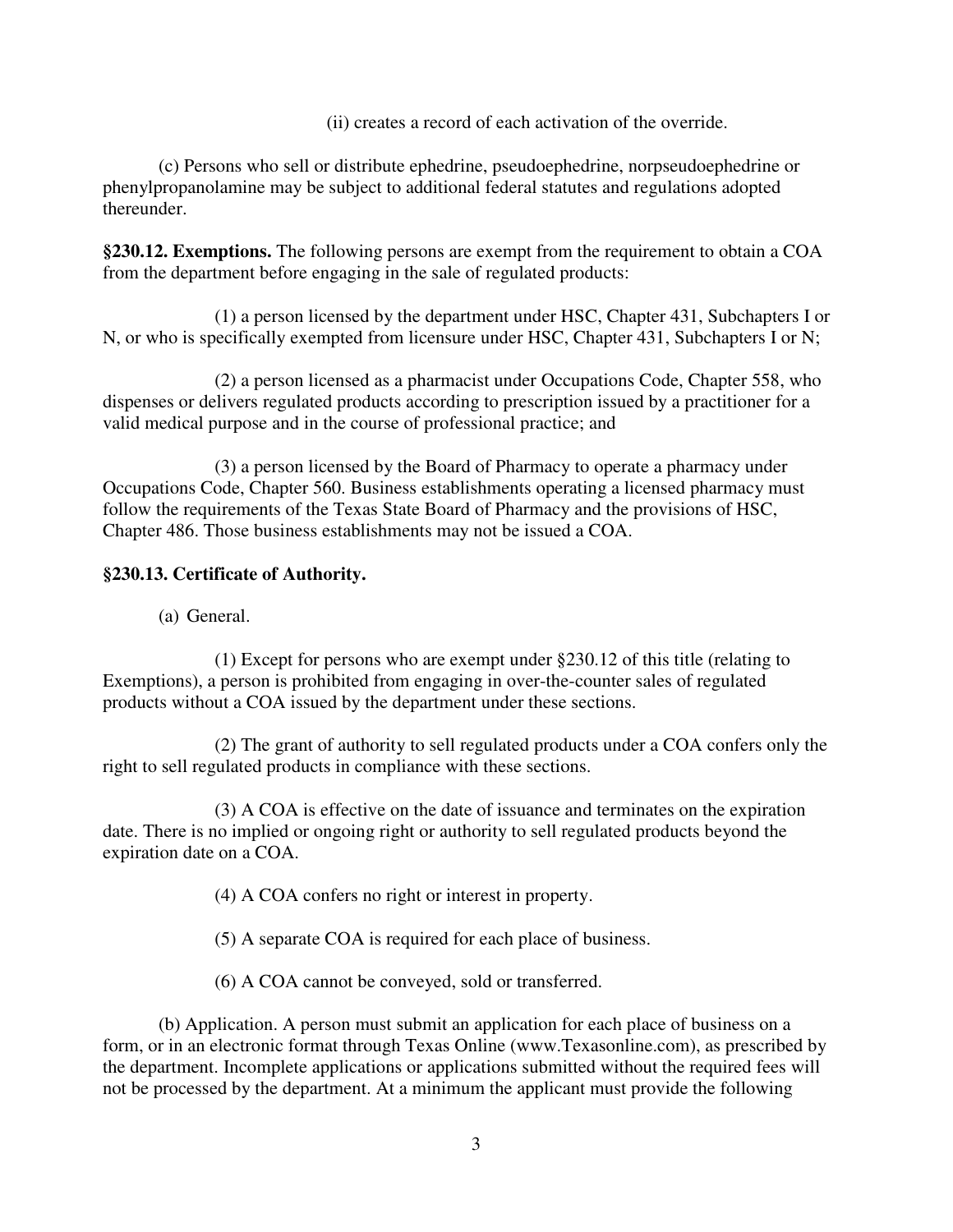information:

(1) the name, home address, and business address of the applicant;

(2) the type of entity, whether sole proprietor, partnership, corporation, or other legal entity;

(3) the registered or trade name under which business is conducted;

(4) the name, residential address, and driver's license number of the person responsible for compliance with these rules at the place of business where regulated products will be sold, as well as all corporate officers, and all partners, if applicable;

(5) the normal business hours of the place of business;

(6) the name(s), address(es), and contact person(s) of the applicant's wholesale distributor(s);

(7) an indication of all health care products, by type, sold at the place of business;

(8) a list or inventory, including brand name, of all regulated products the applicant proposes to sell at the place of business;

(9) a detailed description of training provided to employees or other persons who will have access to; conduct sales of; and/or prepare records of sales of regulated products, including sales techniques and other measures designed to deter theft of regulated products; and

(10) written procedures on how regulated products will be kept; whether behind a sales counter, or in a locked display case within 30 feet and in the direct line of sight of a sales counter continuously staffed by an employee.

(c) Fees. The fee for a COA is \$600 for a two-year license. All fees, including any late fee or past due fee, must be paid before a COA will be issued. All fees are non-refundable.

(d) Term and expiration. The term of a COA is two years. The department may stagger the expiration dates of COAs issued under theses sections. The department determines the expiration date. The grant of authority to sell regulated products ends on the expiration date indicated on a COA. Any sale under an expired COA is a violation of HSC, Chapter 486, and these rules.

(e) Renewal. The department may renew a COA only if the COA holder is in substantial compliance with these sections. A COA holder must submit a renewal application along with the required fee before the expiration date on the current certificate to avoid a lapse in authority to sell regulated products under these sections.

#### **§230.14. Minimum Standards for Certificate of Authority**.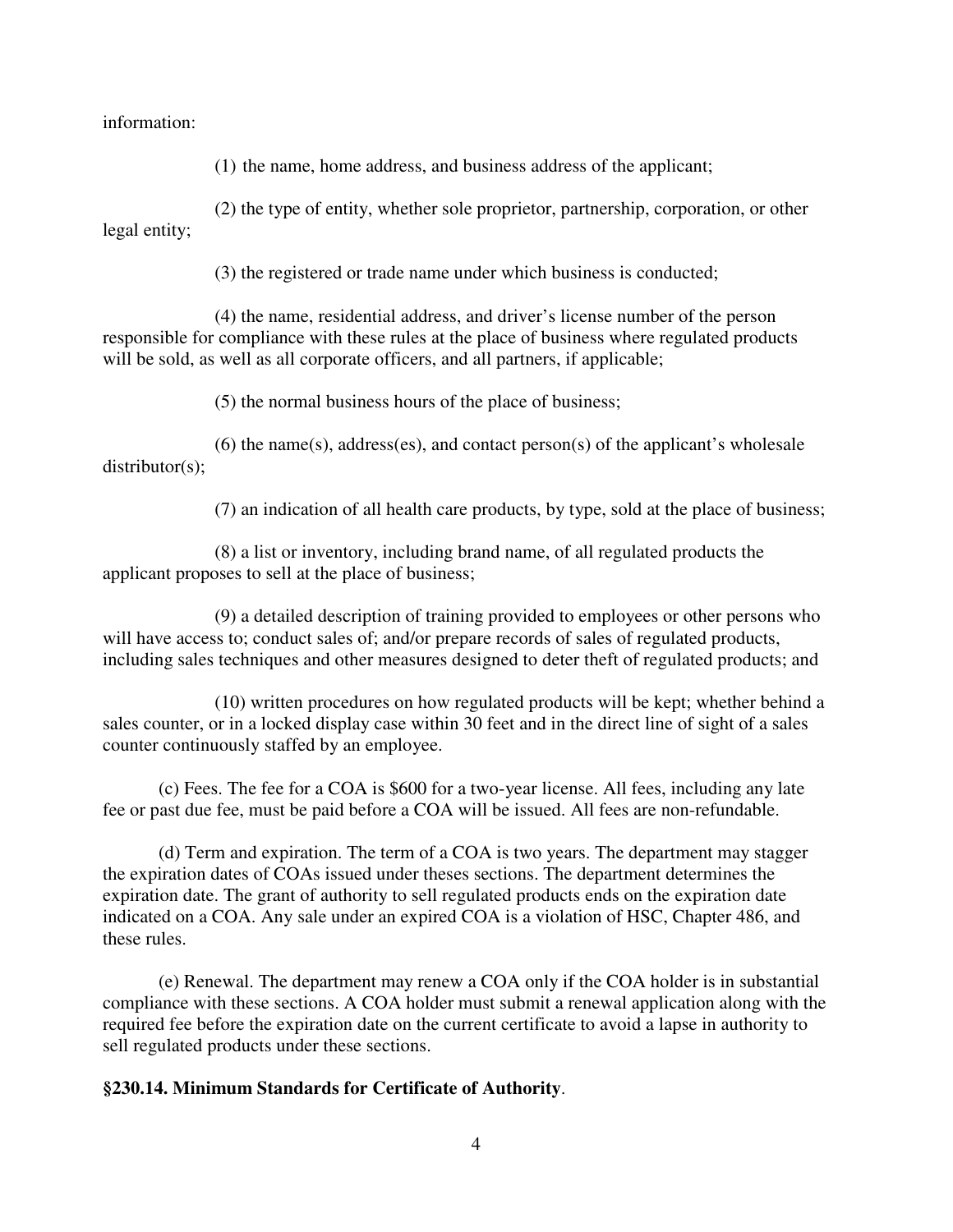(a) Criminal history of applicant. A COA may be denied to an applicant if the applicant, or a partner, or a corporate officer, or the person responsible for business operations such as a manager, has been convicted of an offense related to the manufacture or sale of illegal drugs or has been convicted of any felony reasonably related to the COA requested.

(b) Failures or omissions. A COA may be denied to an applicant who:

(1) has furnished material information in an application that is false, fraudulent, or misleading;

(2) has failed to establish or maintain effective theft prevention and deterring measures;

(3) has failed to maintain records required to be kept by §230.15 of this title (relating to Records);

(4) has refused to allow an inspection as authorized by HSC, Chapter 486, or refused or failed to produce required records for inspection; or

(5) has violated HSC, Chapter 486, or these rules.

(c) Theft prevention and deterring measures.

(1) A COA holder shall maintain regulated products behind a sales counter or in a locked case within 30 feet and in direct line of sight from a sales counter continuously staffed by an employee.

(2) A COA holder must document and implement sales techniques and other measures designed to deter the theft of regulated products and other products commonly used in the illicit manufacture of methamphetamines. Written procedures must be developed by the COA holder to include:

(A) security of regulated products, including receiving at the business; storage in the stockroom or other storage facility; and stocking of the sales counter or locked display cabinet;

(B) measures to ensure that employees and other staff who have a criminal drug history do not have access to regulated products; and

(C) measures to ensure that regulated products cannot be accessed without the assistance of an authorized employee of the business.

## **§230.15. Records**.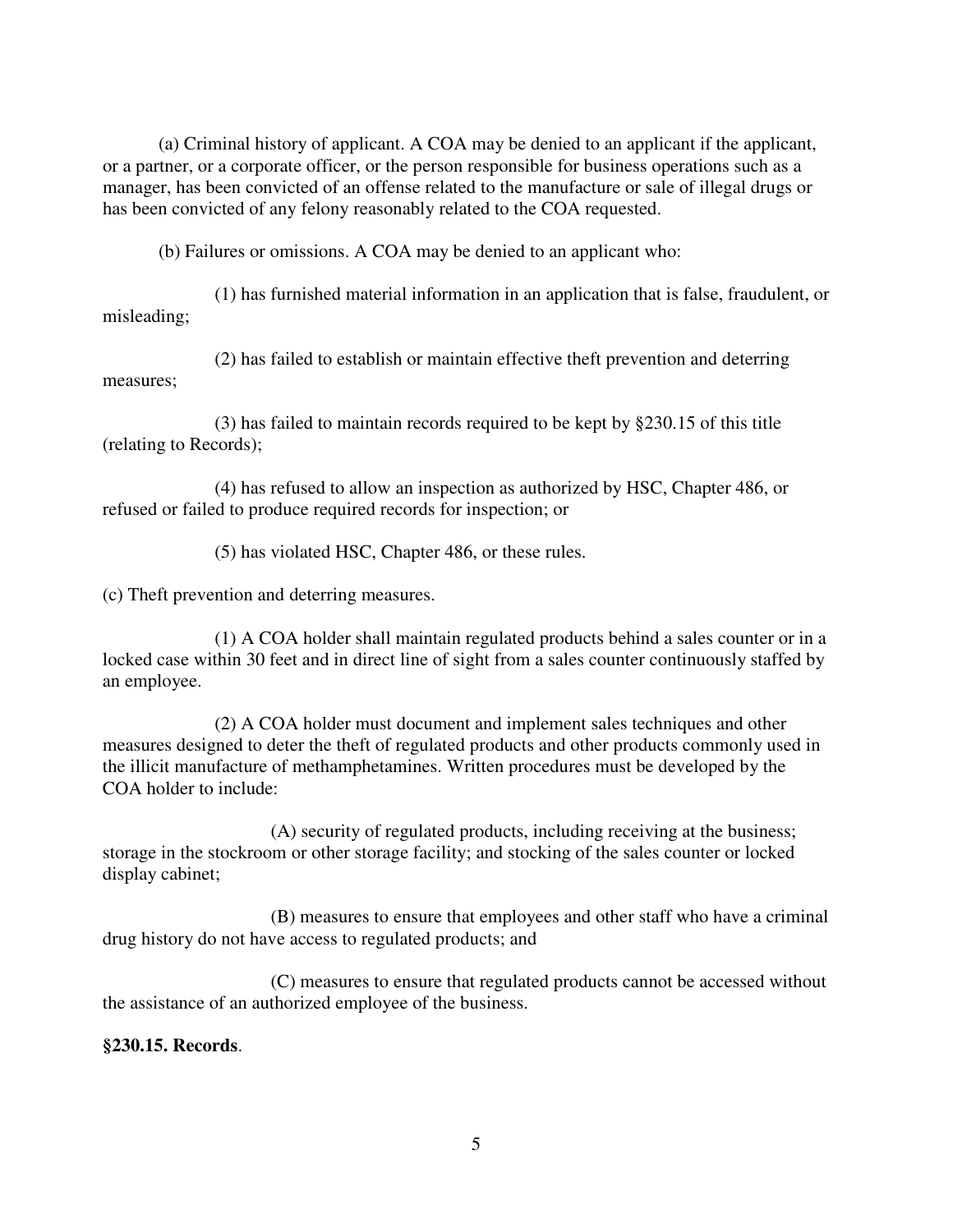(a) Before completing a sale of a regulated product, an employee with authority to access regulated products must:

(1) require the person making the purchase to:

 (A) display a driver's license or other form of government-issued identification containing the person's photograph and indicating that the person is 16 years of age or older; and

(B) sign for the purchase;

 (2) make a record of the sale, using a format approved or provided by the department for this purpose, that includes the name and date of birth of the person making the purchase, the address of the purchaser, the date and time of the purchase, the type of identification displayed by the person and the identification number, the product name for the item purchased, and the number of grams purchased; and

 (3) transmit the record of sales as required by §230.16 of this title (relating to Real-Time Electronic Logging System).

 (b) A business establishment may not sell to a person who makes over-the-counter purchases of one or more products containing ephedrine, pseudoephedrine, or norpseudoephedrine:

 (1) within any calendar day, more than 3.6 grams of ephedrine, pseudoephedrine, norpseudoephedrine, or a combination of those substances; and

 (2) within any 30-day period, more than 9 grams of ephedrine, pseudoephedrine, norpseudoephedrine, or a combination of those substances.

 (c) Except as provided by subsection (d) of this section, a business establishment shall maintain each record made under subsection (a)(2) of this section until at least the second anniversary of the date the record is made and shall make each record available on request by the department or any local, state, or federal law enforcement agency, including the United States Drug Enforcement Administration.

 (d) Subsection (c) of this section does not apply to a business establishment that has used a real-time electronic logging system for longer than two years.

 (e) A business establishment that has used a real-time electronic logging system for longer than two years shall destroy all paper records maintained under this section unless the destruction is otherwise prohibited by law.

#### **§230.16. Real-Time Electronic Logging System**.

 (a) Before completing an over-the-counter sale of a product containing ephedrine, pseudoephedrine, or norpseudoephedrine, a business establishment that engages in those sales shall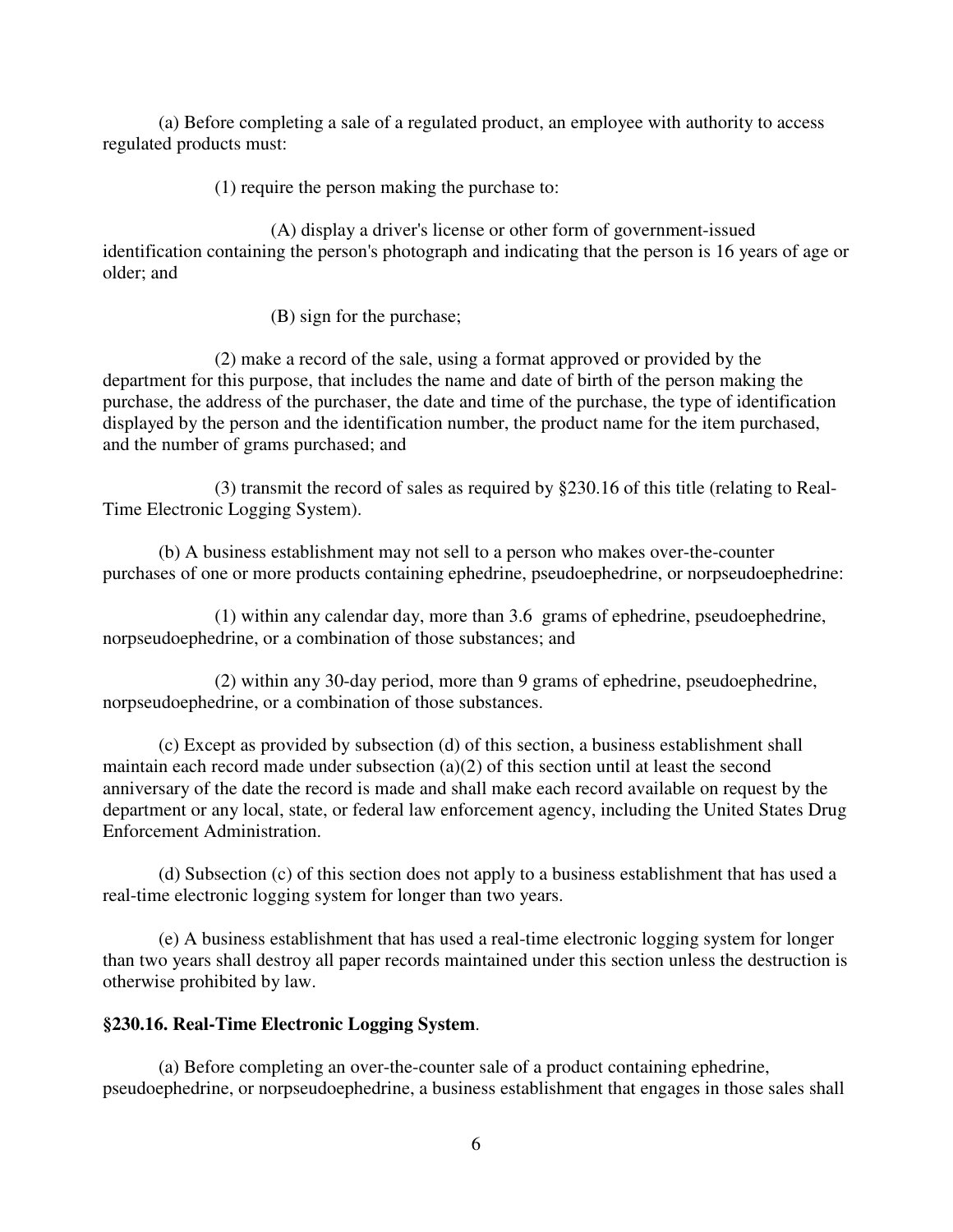transmit the information in the record made under  $\S 230.15(a)(2)$  of this title (relating to Records) to a real-time electronic logging system.

 (b) Except as provided by subsection (c) of this section, a business establishment may not complete an over-the-counter sale of a product containing ephedrine, pseudoephedrine, or norpseudoephedrine if the real-time electronic logging system returns a report that the completion of the sale would result in the person obtaining an amount of ephedrine, pseudoephedrine, norpseudoephedrine, or a combination of those substances greater than the amount described by §230.15(b) of this title, regardless of whether all or some of the products previously obtained by the buyer were sold at the establishment or another business establishment.

 (c) An employee of a business establishment may complete a sale prohibited by subsection (b) of this section by using the override mechanism described by  $\S 230.11(b)(9)(F)$  of this title (relating to General Provisions) only if the employee has a reasonable fear of imminent bodily injury or death from the person attempting to obtain ephedrine, pseudoephedrine, or norpseudoephedrine.

 (d) On request of the Department of Public Safety, the administrators of a real-time electronic logging system shall make available to the Department of Public Safety a copy of each record of an over-the-counter sale of a product containing ephedrine, pseudoephedrine, or norpseudoephedrine that is submitted by a business establishment located in this state.

 (e) On application by a business establishment that operates a pharmacy and engages in over-the-counter sales of products containing ephedrine, pseudoephedrine, or norpseudoephedrine as authorized by §230.12 of this title (relating to Exemptions), the State Board of Pharmacy may grant that business establishment a temporary exemption, not to exceed 180 days, from the requirement of using a real-time electronic logging system under this subchapter.

 (f) On application by a business establishment that engages in over-the-counter sales of products containing ephedrine, pseudoephedrine, or norpseudoephedrine in accordance with a certificate of authority issued under §230.12 of this title, the department may grant that business establishment a temporary exemption, not to exceed 180 days, from the requirement of using a realtime electronic logging system under this subchapter.

 (g) A business establishment granted a temporary exemption under this section must keep records of sales in the same manner required under subsection (i) of this section for a business establishment that experiences a mechanical or electronic failure of the real-time electronic logging system.

 (h) An exemption granted under this section does not relieve a business establishment of any duty under this subchapter other than the duty to use a real-time electronic logging system.

 (i) If a business establishment that engages in over-the-counter sales of a product containing ephedrine, pseudoephedrine, or norpseudoephedrine experiences a mechanical or electronic failure of the real-time electronic logging system, the business shall: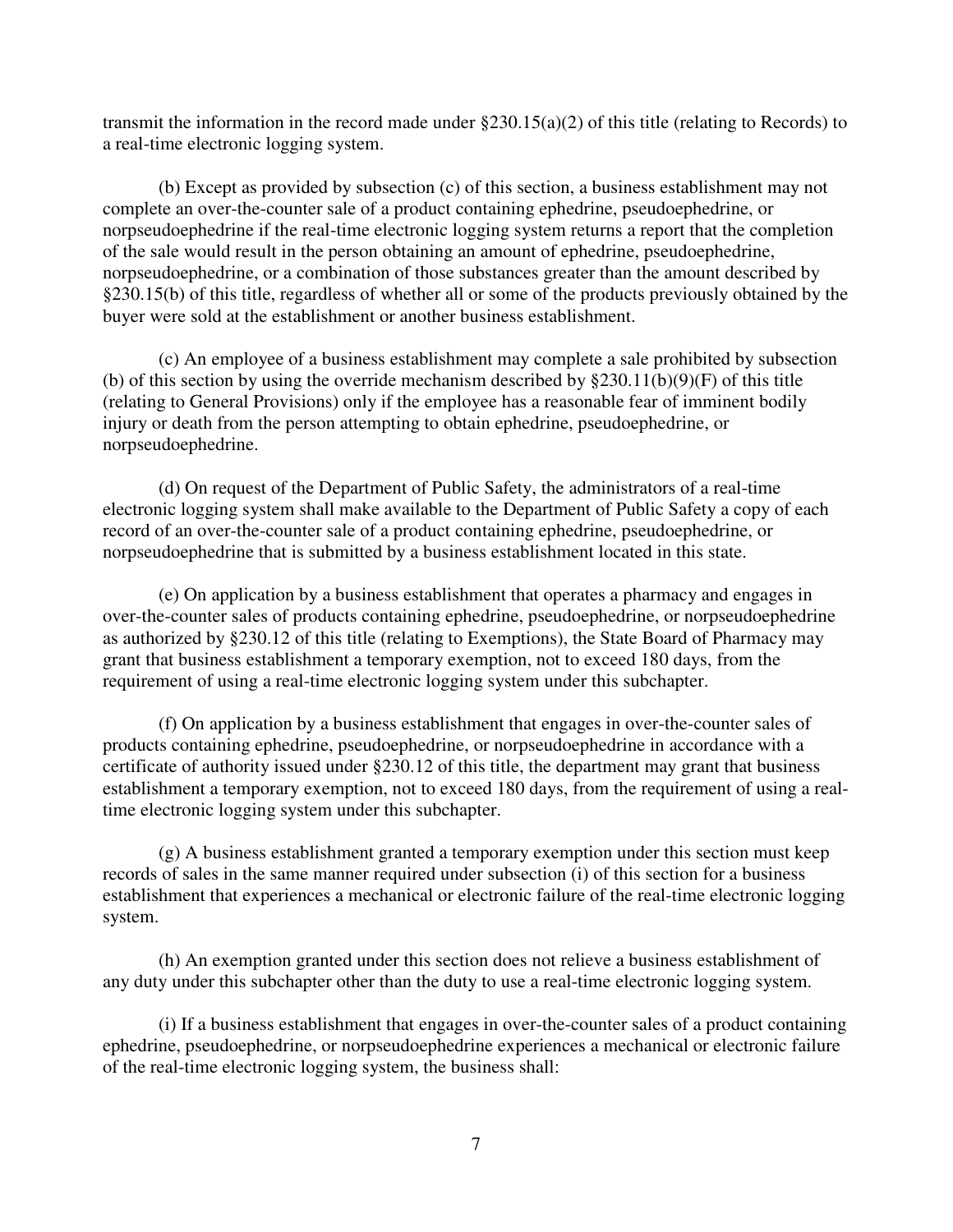(1) maintain a written record or an electronic record made by any means that satisfies the requirements of  $\S 230.15(a)(2)$  of this title; and

 (2) enter the information in the real-time electronic logging system as soon as practicable after the system becomes operational.

 (j) The administrators of a real-time electronic logging system must comply with Health and Safety Code §486.0144 (relating to Online Portal), which requires providing real-time access to the information in the system to the Department of Public Safety if the Department of Public Safety executes a memorandum of understanding with the administrators.

### **§230.17. Enforcement**.

 (a) The department may impose an administrative penalty for a violation of the Health and Safety Code (HSC), Chapter 486, or this subchapter.

 (b) The amount of the administrative penalty may not exceed \$1,000 per violation. Each day a violation continues or occurs is a separate violation for purposes of imposing a penalty. The total amount of the penalty assessed for a violation continuing or occurring on separate days may not exceed \$20,000.

(c) The amount of the penalty shall be based on:

 (1) the seriousness of the violation, including the nature, circumstances, extent, and gravity of the violation;

(2) the threat to health or safety caused by the violation;

(3) the history of previous violations;

(4) the amount necessary to deter a future violation;

 (5) whether the violator demonstrated good faith, including good faith efforts to correct the violation; and

(6) any other matter that justice may require.

 (d) If the department initially determines that a violation has occurred, the department will provide notice of the violation in writing to the person. The person may respond to the notice in writing not later than the 20th day after the date the person receives the notice, informing the department that the person:

(1) accepts the determination and recommended penalty; or

 (2) requests a hearing on the occurrence of the violation, the amount of the penalty, or both.